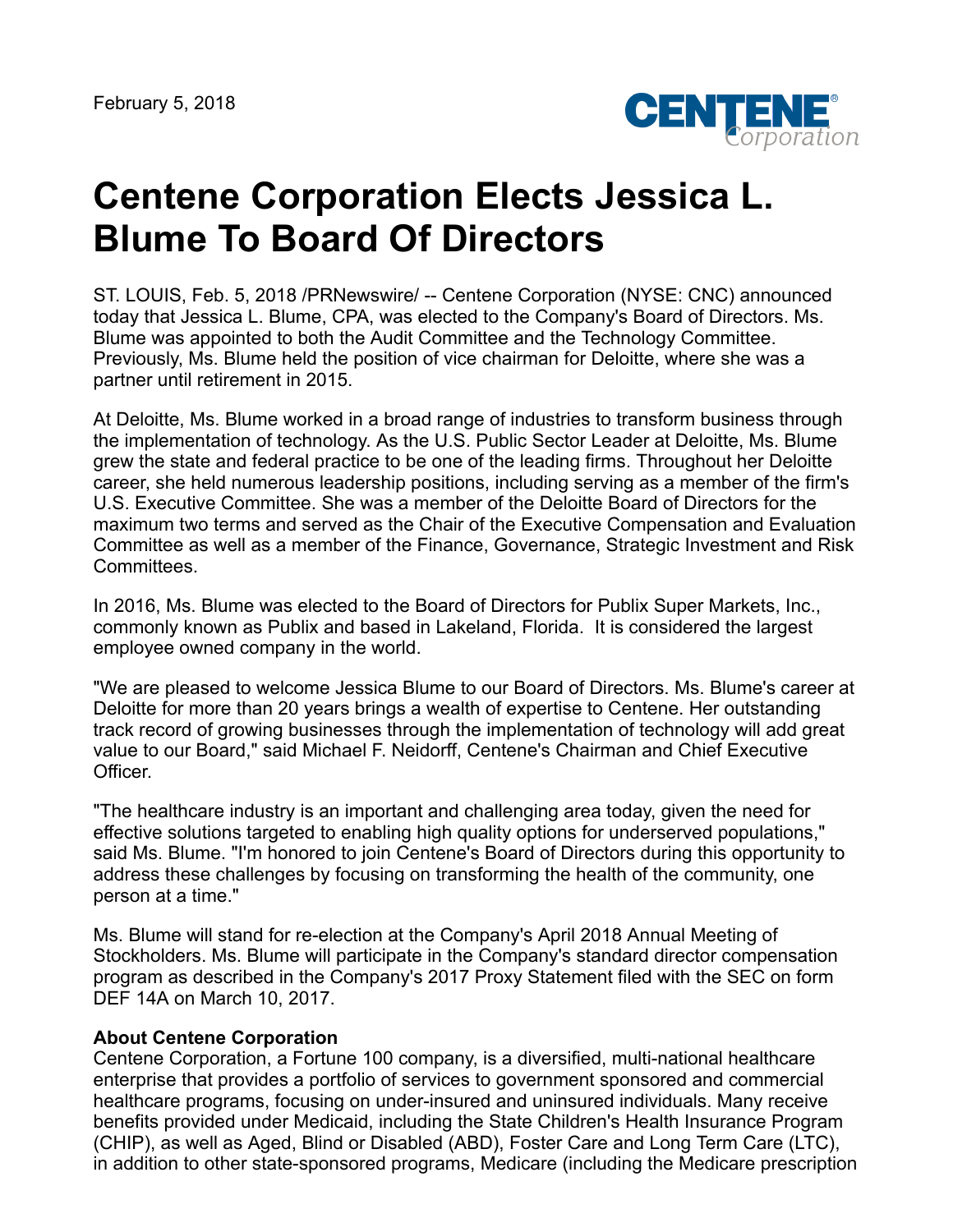drug benefit commonly known as "Part D"), dual eligible programs and programs with the U.S. Department of Defense and U.S. Department of Veterans Affairs. Centene also provides healthcare services to groups and individuals delivered through commercial health plans. Centene operates local health plans and offers a range of health insurance solutions. It also contracts with other healthcare and commercial organizations to provide specialty services including behavioral health management, care management software, correctional healthcare services, dental benefits management, in-home health services, life and health management, managed vision, pharmacy benefits management, specialty pharmacy and telehealth services.

Centene uses its investor relations website to publish important information about the Company, including information that may be deemed material to investors. Financial and other information about Centene is routinely posted and is accessible on Centene's investor relations website, <http://www.centene.com/investors>.

## **Forward-Looking Statements**

*The company and its representatives may from time to time make written and oral forwardlooking statements within the meaning of the Private Securities Litigation Reform Act ("PSLRA") of 1995, including statements in this and other press releases, in presentations, filings with the Securities and Exchange Commission ("SEC"), reports to stockholders and in meetings with investors and analysts. In particular, the information provided in this press release may contain certain forward-looking statements with respect to the financial condition, results of operations and business of Centene and certain plans and objectives of Centene with respect thereto, including but not limited to the expected benefits of the acquisition of Health Net, Inc. or Fidelis Care. These forward-looking statements can be identified by the fact that they do not relate only to historical or current facts. Without limiting the foregoing, forward-looking statements often use words such as "anticipate", "seek", "target", "expect", "estimate", "intend", "plan", "goal", "believe", "hope", "aim", "continue", "will", "may", "can", "would", "could" or "should" or other words of similar meaning or the negative thereof. We intend such forward-looking statements to be covered by the safeharbor provisions for forward-looking statements contained in PSLRA. A number of factors, variables or events could cause actual plans and results to differ materially from those expressed or implied in forward-looking statements. Such factors include, but are not limited to, Centene's ability to accurately predict and effectively manage health benefits and other operating expenses and reserves; competition; membership and revenue declines or unexpected trends; changes in healthcare practices, new technologies and advances in medicine; increased healthcare costs; changes in economic, political or market conditions; changes in federal or state laws or regulations, including changes with respect to government healthcare programs as well as changes with respect to the Patient Protection and Affordable Care Act and the Health Care and Education Affordability Reconciliation Act and any regulations enacted thereunder that may result from changing political conditions; rate cuts or other payment reductions or delays by governmental payors and other risks and uncertainties affecting Centene's government businesses; Centene's ability to adequately price products on federally facilitated and state based Health Insurance Marketplaces; tax matters; disasters or major epidemics; the outcome of legal and regulatory proceedings; changes in expected contract start dates; provider, state, federal and other contract changes and timing of regulatory approval of contracts; the expiration, suspension or termination of Centene's contracts with federal or state governments (including but not limited to Medicaid, Medicare, and TRICARE); the difficulty of predicting the timing or outcome of pending or future litigation or government investigations; challenges to Centene's contract awards; cyber-attacks or other privacy or data security incidents; the possibility that the expected synergies and value creation from acquired businesses, including, without limitation, the*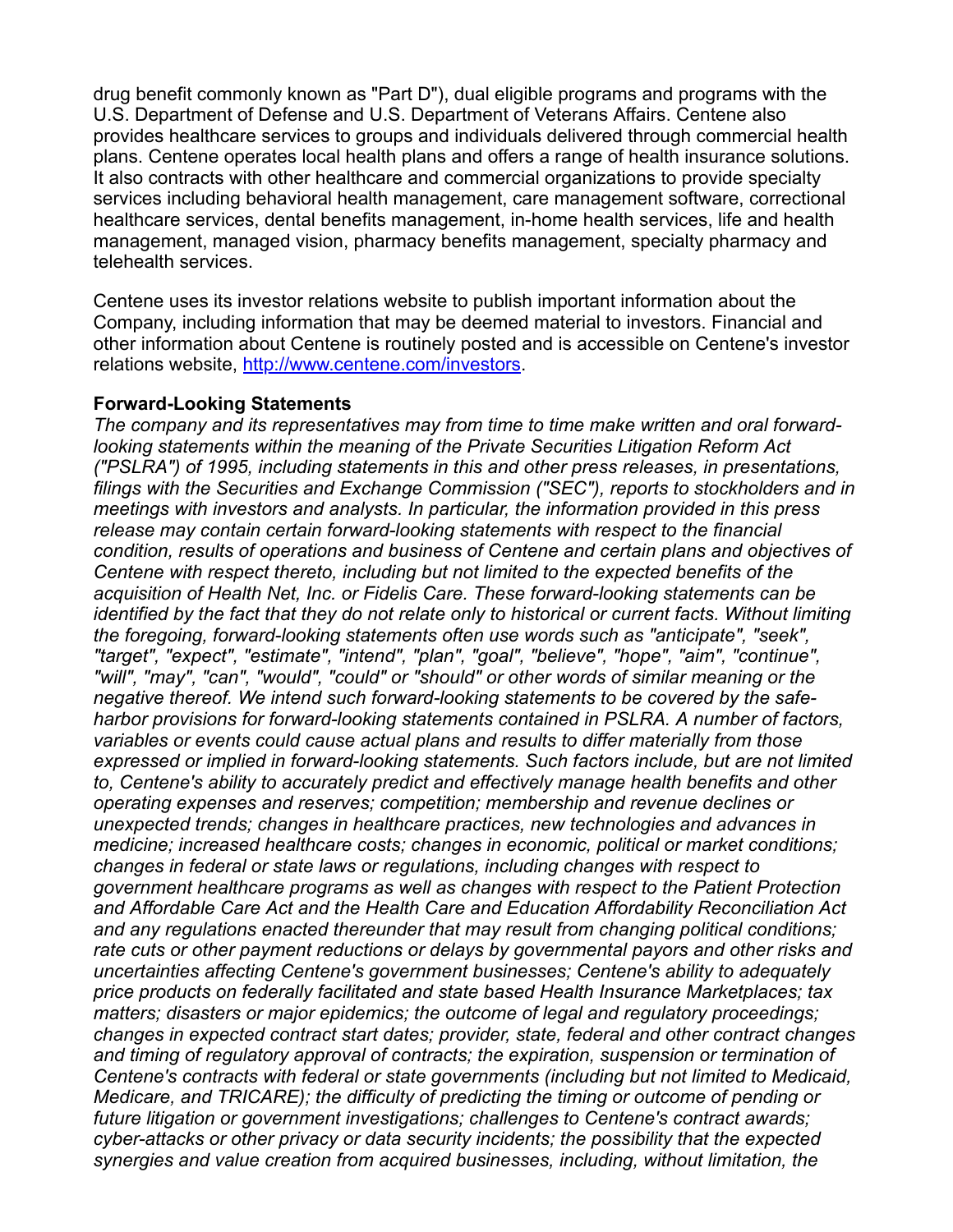*Health Net acquisition and the Fidelis Care acquisition, will not be realized, or will not be realized within the expected time period, including, but not limited to, as a result of conditions, terms, obligations or restrictions imposed by regulators in connection with their approval of, or consent to, the acquisition; the exertion of management's time and Centene's resources, and other expenses incurred and business changes required in connection with complying with the undertakings in connection with certain regulatory approvals for the Health Net acquisition and the Fidelis Care acquisition; disruption from acquisitions, including the Health Net acquisition and the Fidelis Care acquisition, making it more difficult to maintain business and operational relationships; the risk that unexpected costs will be incurred in connection with, among other things, the Health Net acquisition, the Fidelis Care acquisition and/or the successful integration of acquisitions; changes in expected closing dates, estimated purchase price and accretion for acquisitions; the risk that acquired businesses will not be integrated successfully, including the Health Net acquisition and the Fidelis Care acquisition; the risk that the conditions of the Fidelis Care acquisition may not be satisfied or completed on a timely basis, or at all; inability to pursue alternatives to the Fidelis Care acquisition, or the risk that potential competing acquirers of Centene may be discouraged from making favorable alternative transaction proposals due to certain provisions in the Fidelis Care asset purchase agreement; failure to obtain expiration or termination of applicable waiting periods or to receive any required regulatory approvals, consents or clearances for the Fidelis Care acquisition, and the risk that, even if so obtained or received, regulatory authorities impose conditions on the completion of the transaction that could require the exertion of management's time and Centene's resources or otherwise have an adverse effect on Centene or the combined company; business uncertainties and contractual restrictions while the Fidelis Care acquisition is pending, which could adversely affect Centene's business and operations; change of control provisions or other provisions in certain agreements to which Fidelis Care is a party, which may be triggered by the completion of the Fidelis Care acquisition; loss of management personnel and other key employees due to uncertainties associated with the Fidelis Care acquisition; the risk that, following completion of the Fidelis Care acquisition, the combined company may not be able to effectively manage its expanded operations; restrictions and limitations that may stem from the financing arrangements that the combined company will enter into in connection with the Fidelis Care acquisition; Centene's ability to achieve improvement in the Centers for Medicare and Medicaid Services Star ratings and maintain or achieve improvement in other quality scores in each case that can impact revenue and future growth; additional indebtedness incurred or equity issued to finance the Fidelis Care acquisition; availability of debt and equity financing, on terms that are favorable to Centene; inflation; foreign currency fluctuations; and risks and uncertainties discussed in the reports that Centene has filed with the SEC. These forward-looking statements reflect Centene's current views with respect to future events and are based on numerous assumptions and assessments made by Centene in light of its experience and perception of historical trends, current conditions, business strategies, operating environments, future developments and other factors it believes appropriate. By their nature, forward-looking statements involve known and unknown risks and uncertainties and are subject to change because they relate to events and depend on circumstances that will occur in the future. The factors described in the context of such forward-looking statements in this press release could cause Centene's plans with respect to the Health Net acquisition and the Fidelis Care acquisition, actual results, performance or achievements, industry results and developments to differ materially from those expressed in or implied by such forward-looking statements. Although it is currently believed that the expectations reflected in such forward-looking statements are reasonable, no assurance can be given that such expectations will prove to have been correct and persons reading this press release are therefore cautioned not to place undue reliance on these forward-looking statements which speak only as of the date of this press release. Centene does not assume*